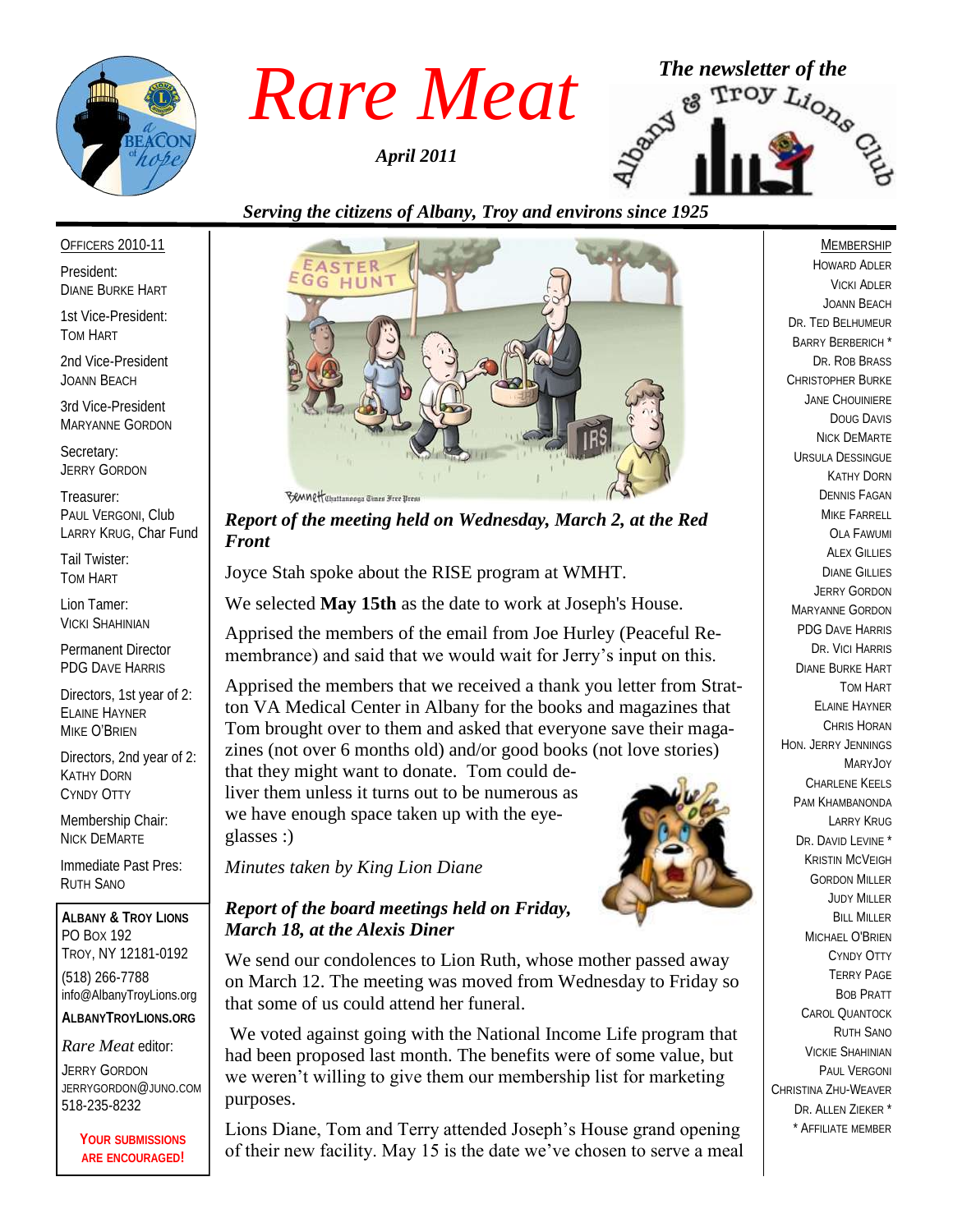at Joseph's House. [See articles on page 3.]

Lion MaryJoy has proposed a new club project: Visiting senior centers, nursing homes, etc., and providing basic repairs (adjust and tighten temple pieces, replace bridge cushions, etc.) to eyeglasses as required. MaryJoy, a licensed optician, has the necessary equipment and expertise; she would generally require a Lion or two to accompany and assist her. We voted to adopt this as a service program.

PDG Dave Harris will be our only delegate at the district Convention in Buffalo.

Lions Maryanne & Jerry reported that we have 76 nurses signed up, and we have started a waiting list. We've had to turn away nurses from Niskayuna, Guilderland and Stillwater because they're not in our service area.

Lion Jerry reported that he and Lion Maryanne worked at the SUNY Administration Building on 3/17. They held a kick-off session for their collection of glasses, hearing aids, cell phones and printer cartridges for us. They gave away coffee and donuts and had a drawing for a parking spot for everyone who brought something that morning. We were there to distribute Lions literature and answer any questions. In two hours, they collected 172 glasses, 109 cell phones and 120 printer cartridges. And we may even get a new member out of it!

We voted to contribute \$100 towards the hearing aid for an applicant that Lion Terry recommended.

We voted to donate \$2/member to LCIF towards the District Melvin Jones award, and \$100 to LCIF's general fund.

#### *Our next meeting…*

Our next meeting, on **Wednesday, April 6**, is our **School-Nurse Appreciation Dinner**. For those who don't remember that last time we did this in 2008: We invite the school nurses from the 17 school districts in our service area to a free dinner where they can network with their co-workers, and we provide an educational speaker. This year, our speaker is pediatrician Dr. Lori Caruso. The event will be held at the Hilton Garden Inn on Hoosick St in Troy, starting at 6:00 PM. All Lions and guests are welcome, but **we must have your reservation by April 3.** The cost for Lions and their guests is \$20 per person. If you want to attend, please let Lion Jerry know at jerrygordon@juno.com or 235-8232.

#### *Election time*

It's that time of year again, folks, when we elect next year's officers and board of directors. Here's the proposed slate:

| President                      | Tom Hart        | Director, $1st$ of 2 years | <b>Kathy Dorn</b>      |
|--------------------------------|-----------------|----------------------------|------------------------|
| 1 <sup>st</sup> Vice President | Carol Quantock  | Director, $1st$ of 2 years | <b>Ruth Sano</b>       |
| $2nd$ Vice President           | Joann Beach     | Director, $2nd$ of 2 years | <b>Elaine Hayner</b>   |
| $3rd$ Vice President           | Maryanne Gordon | Director, $2nd$ of 2 years | Mike O'Brien           |
| Secretary                      | Jerry Gordon    | <b>Permanent Director</b>  | <b>PDG</b> Dave Harris |
| Treasurer (Club)               | Paul Vergoni    | Membership Chairman        | <b>Nick DeMarte</b>    |
| Treasurer (Char Fund)          | Larry Krug      | * Membership Vice-chair    | Elaine Hayner          |
| Lion Tamer                     | Vicki Shahinian | * Membership committee     | <b>Ruth Sano</b>       |
| <b>Tail Twister</b>            | MaryJoy         | <b>Immediate Past Pres</b> | Diane Hart             |

#### *\* Not members of the Board of Directors*

If anyone else is interested in running for any office, please contact Secretary Jerry ([jerrygordon@juno.com](mailto:jerrygordon@juno.com) or 235-8232) as soon as possible. We would normally vote at the April  $6<sup>th</sup>$  meeting, but because that's the schoolnurse dinner, we'll vote by email & phone.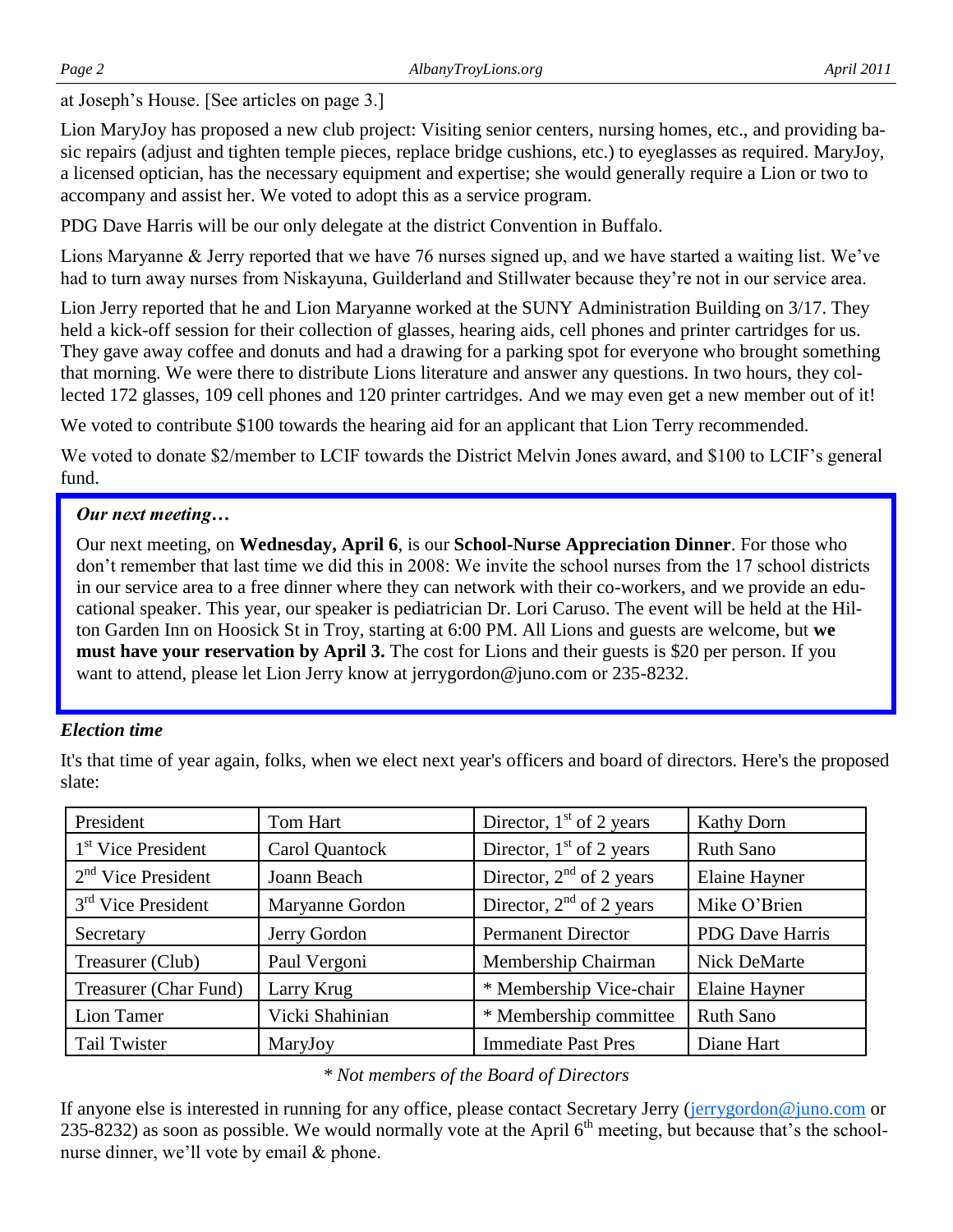#### *Joseph's House I*

Joseph's House and Shelter had the formal opening of their newest residence, the Hill Street Inn, in South Troy, on Thursday, March 10, 2011. It is at 202 Fourth Street, directly across from the Red Front Restaurant. Lions Diane, Tom and Terry were there and report that it was a very nice event. Joseph's House greatly appreciates the diapers and other items we have donated.

#### *Joseph's House II*

**Sunday, May 15** is the date we've chosen to serve a meal at Joseph's House. We won't be doing any prep or cooking (we'll buy the food from the Red Front), but we will have to serve and clean up. Watch for details. Please sign up with Lion Terry at **[festivflag@aol.com](mailto:festivflag@aol.com)** or 237-2188. This is our first such venture - let's get a good turnout!



#### *Shirts, again*

Back in January 2010, we placed our first order for club shirts. We selected a BlueGen brand long-sleeve Oxford shirt in Navy. It's an easy-care 65% polyester/35% cotton poplin blend, washes nicely and needs no ironing. They have stain release and are wrinkle- and crease-resistant. Embossed on the left chest is "Albany & Troy Lions Club" and the Lions logo. We supported a local business by getting them from Sportsmaster (Standard Mfg.) in Lansingburgh. Both Men's and Ladies' shirts are "Classic Fit." The Men's shirts have a button-down collar and a pocket. The Ladies' shirts have a spread collar (not button-down), straight bottom and no pocket.

Then in June, so that we could be properly attired for summer events, we ordered navy blue golf (or polo) shirts with the A&T Lions logo embroidered on the left chest. The shirt we have selected is a JerZees brand 50 poly/50 cotton blend that should need no ironing when it comes out of the dryer. The Ladies' version is fitted.

I won't have exact prices until I have exact quantities of each, but I expect the Oxford shirts (Men's or Ladies') to cost approximately \$24 for XS, S, M, L, XL, and the polo shirts to be about \$16 for XS, S, M, L, XL. In both cases, add \$2 for 2XL, \$4 for 3XL, \$6 for 4XL, etc. (Ladies, for what it's worth: Maryanne thinks her large Oxford is too big for her, and her medium polo shirt is too tight, so she'll be getting a new medium Oxford and a new large polo.)

These shirts are ideal for any event where we're in public, such as a blood drive, serving meals at Joseph's House, district functions, trips to Guiding Eyes or other clubs, etc. If you didn't get either one last time, or you're a new member, now's your big chance. I'd like to place an order by mid April, but we need at least 6, in any combination. Tell me your shirt choice and size at jerrygordon@juno.com or 235-8232. (Also, you can get the club logo added to any piece of apparel you supply for about \$7.)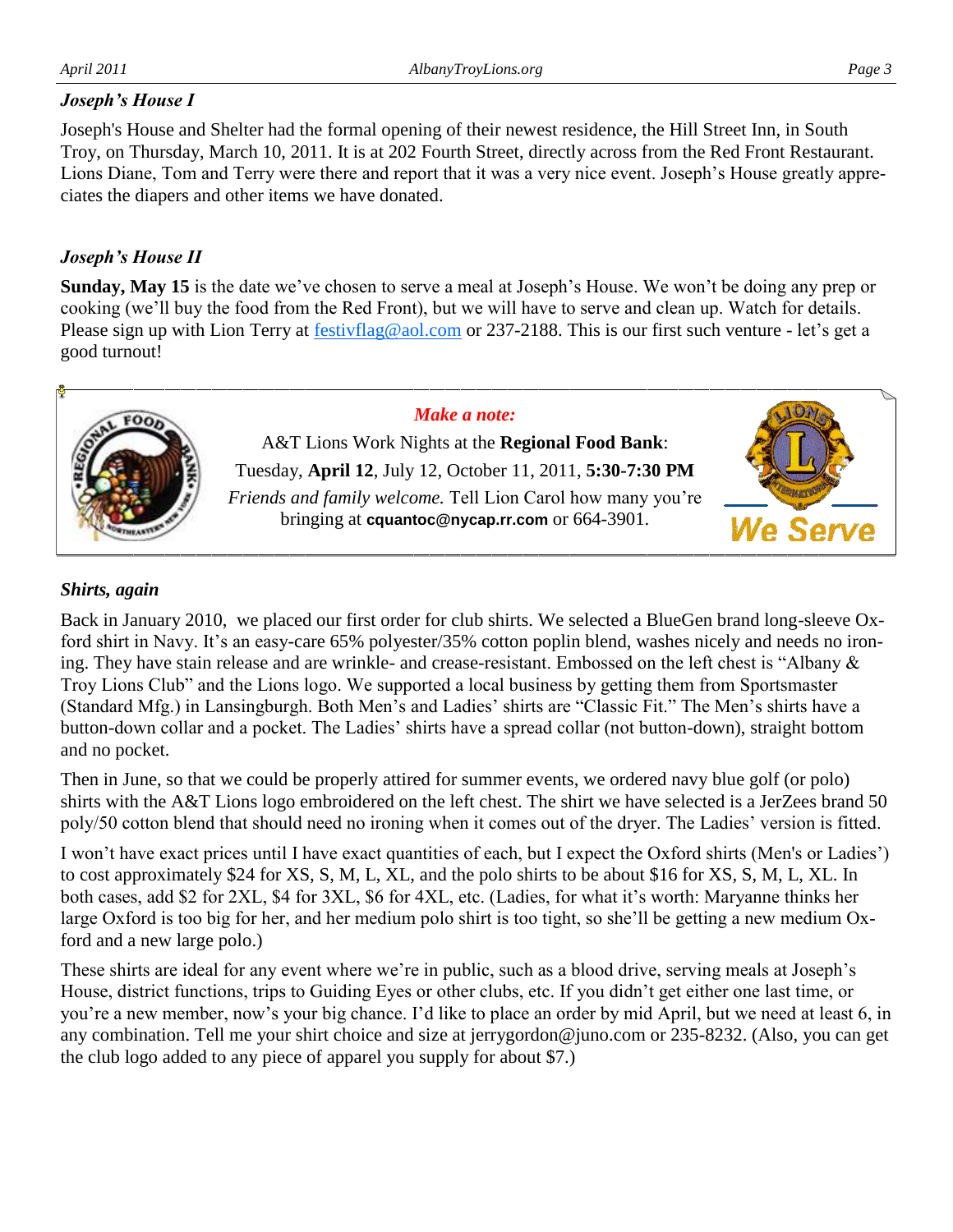#### *Club Visitation*

**Lion Mike O'Brien** is District VCB Chair (it used to be Vacation Camp for the Blind, but now it's Visions Center on Blindness), and he's speaking in that role to the Glens Falls Lions Club on Tuesday, April 26, at 6:00 PM at the Queensbury Hotel. We're using this event as an excuse to visit the GFLC; if you'd like to be part of our club's contingent, please notify Lion Diane at **[DBHart@nycap.rr.com](mailto:DBHart@nycap.rr.com)** or 605-8600. (Here's a good chance to wear your club shirt.)

#### *On a more personal note …*

*This section is intended to increase camaraderie among our members by giving you some idea of what your fellow Lions are up to when they're not being Lions. If you think this is a good idea, you can help by giving me a few words occasionally about what's noteworthy in your life. Or tell me about some other Lion who might be too shy or modest to tell me him/herself.*

**Lions Maryanne & Jerry** spent a few weeks in Florida in early March, and while there, they went to a meeting of the Ormond Beach Lions Club, where that had arranged to meet some other Lions from our district. From the left: PDG Orville and Lion Judy Curtiss from the Galway Lions Club, Lions Jerry & Maryanne, Galway Lioness Geralyn De La Fleur, Galway Lion Gerry Minkler and Lion Marget Toth, president of OBLC. It's not a big club (28 members), but they have a lot of fun and they're very active in their community.



A few days later, while touring St. Augustine, they came upon a Seafood & Music Fes-



tival run by the St. Augustine Lions Club. This 35-member club has been doing this for 30 years. There's a \$2 admission fee. The arts & craft vendors, of which there were probably 80-100, pay \$125 to be there. And they charge the dozens of food vendors 20% of their gross. All in all, they make about \$65,000. And the publicity they garner for their charitable works is immeasurable.

We wish a speedy recovery to **Lion MaryJoy** from her recent foot surgery.

We're pleased to report that **Lion Jane Chouiniere** is out of the hospital. She's going through rehab at Heritage House and hopes to be home soon. She appreciates our cards and concern. (She might even be home by the time you read this.)

#### *Magazines*

Lion Tom says the V.A. Hospital is looking for magazines. Instead of throwing them out when you're done with them, bring them to a meeting for Lion Tom, or contact him at C: 522-6666 or thart003@nycap.rr.com to make other arrangements. Magazines with dated information (like *Time* or *People*) should be less than 3 months old. But mags like *National Geographic* or *Smithsonian* can be any age. (We collect used eyeglasses, hearing aids, printer cartridges, cell phones, shoes, and now magazines. Sometimes I think our mascot should be a junk-yard dog instead of a lion.)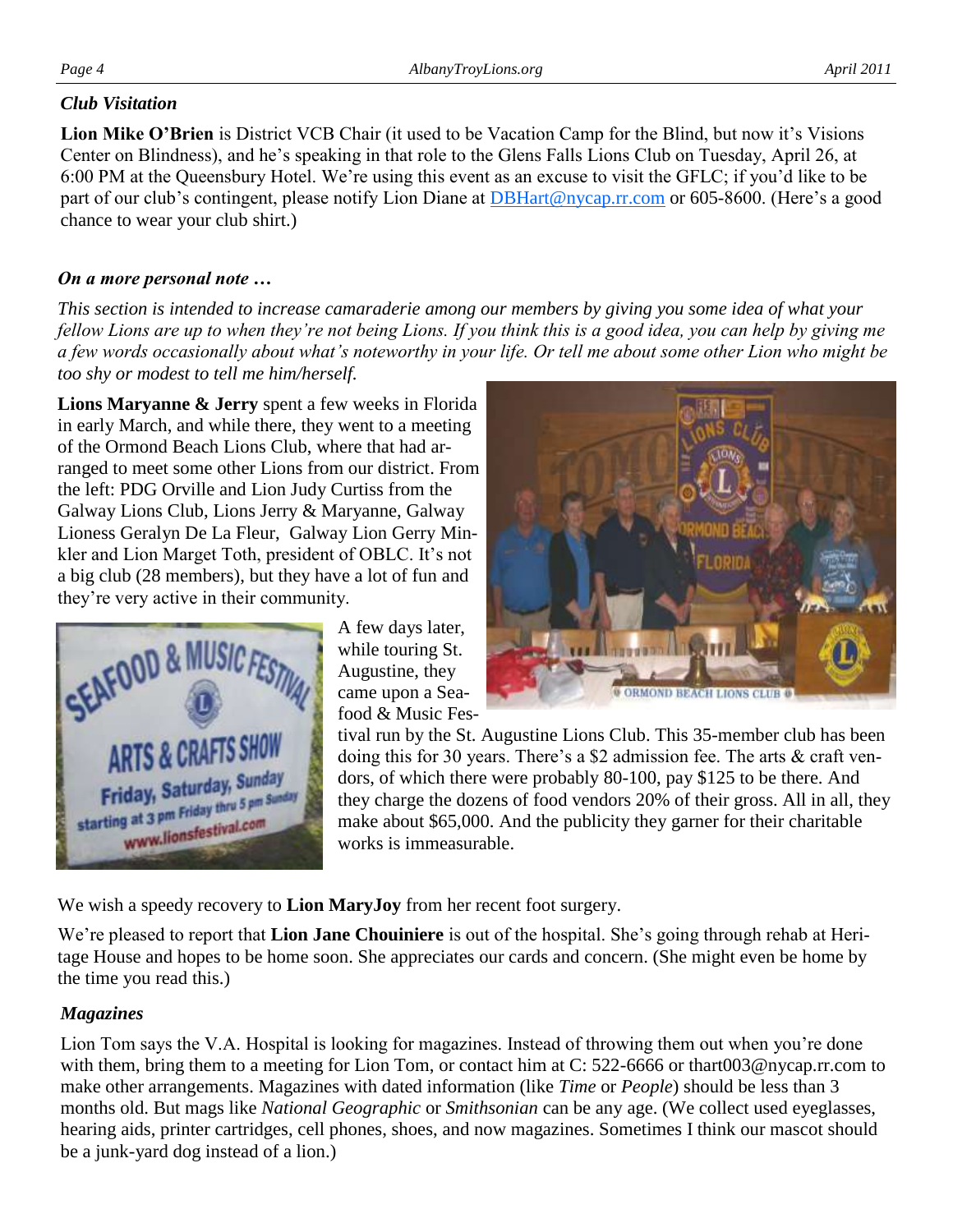#### *How you can help our club*

Our PENNIES AT A TIME program should be doing better than it is, but I think a lot of members are having problems with it. While I work on better instructions for its use, do this:

Whenever you're planning to do a Google search or you're thinking about making an on-line purchase, go to **ALBANYTROYLIONS.PENNIESATATIME.COM** and do it from there. If you know how to "bookmark" a page (add it to your favorites), it will be that much easier.

> Visit your club's web site: **ALBANYTROYLIONS.ORG**, your district web site: **20Y2LIONS.ORG**, and International's web site: **LIONSCLUBS.ORG**.

And remember to do your on-line shopping at **ALBANYTROYLIONS.PENNIESATATIME.COM**

#### *Happy Birthday!*

Happy **April** birthday to these A&T Lions:

1st - PDG Dave Harris 6th - MaryJoy 8th - Terry Page 19th - Larry Krug 20th - Kathy Dorn



#### *Happy Anniversary!*

Happy Lions anniversary to these **April**  inductees:

Nick DeMarte - 2 years (+22 years with the Plattsburgh LC) Vicki Adler - 7 years Mike Farrell - 7 years Barry Berberich - 9 years Maryanne Gordon - 12 years Dr. Allen Zieker - 13 years Dr. Rob Brass - 13 years Mike O'Brien - 13 years

#### *Mark your calendar…*

**Wednesday, April 6, 6:00 PM:** School-nurse dinner at the Hilton Garden Inn. See page 2.

**Sunday, April 10:** Annual Meeting of the Sight Society/Lions Eye Bank. As Lions, we are all members. See page 6.

**Tuesday, April 12, 5:30-7:30 PM:** Work night at Regional Food Bank. Make sure Lion Carol knows you'll be there; see page 3.

**Saturday, April 16:** District Cabinet Meeting at CABVI in Utica. See page 7.

**Wednesday, April 20, 8:00 AM:** Board meeting at the Alexis Diner. All members are welcome.

**Tuesday, April 26:** Visitation to Glens Falls Lions Club. See page 4.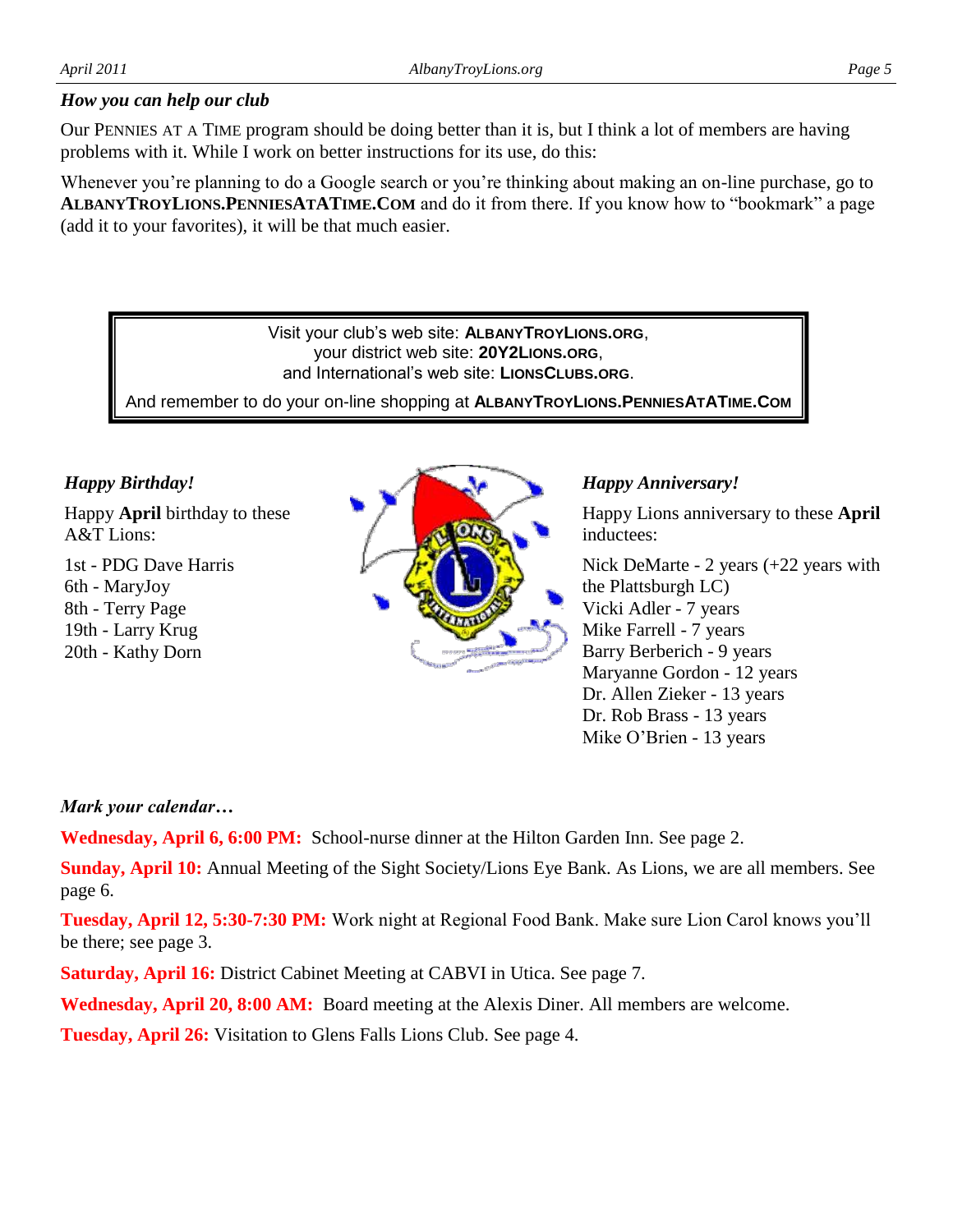

 **6 Executive Park Drive Albany, NY 12203**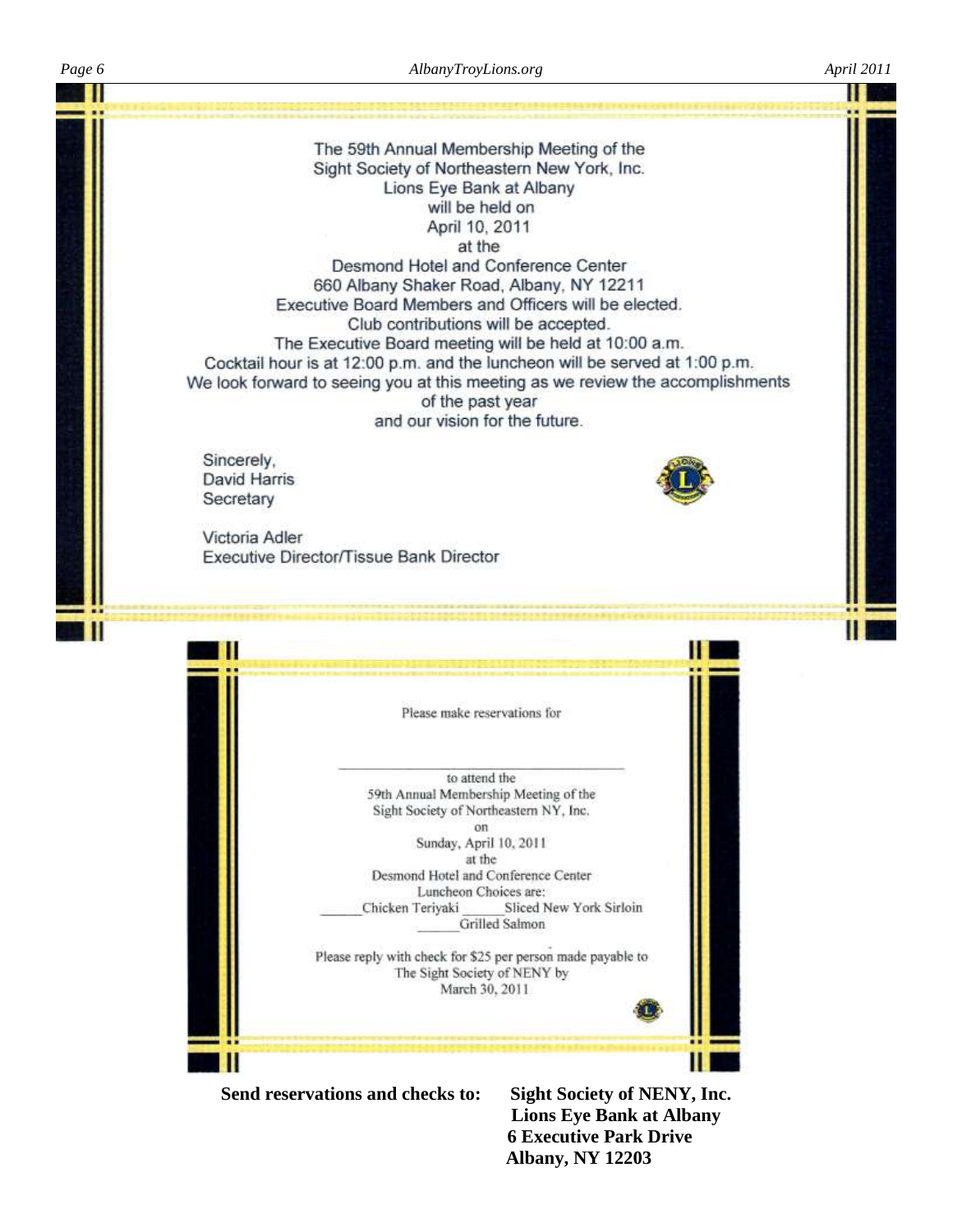

# **April 16th, 2011**

Central Association for the Blind and Visually Impaired 507 Kent Street, Utica, NY 13501

## *Program*

| 8:30 AM   | Coffee and registration                                                                                         |
|-----------|-----------------------------------------------------------------------------------------------------------------|
| $9:00$ AM | Central Assoc. for the Blind and Visually Impaired                                                              |
|           | Program and Tour of the facility                                                                                |
| $9:45$ AM | <b>Break</b>                                                                                                    |
| 10:00 AM  | Lion Tom Hart, Albany & Troy Lions Club                                                                         |
|           | Recycling eyeglasses                                                                                            |
| 10:45 AM  | <b>Break</b>                                                                                                    |
| 11:00 AM  | <b>Business Session</b>                                                                                         |
| 12:30 PM  | Lunch                                                                                                           |
|           | the contract of the contract of the contract of the contract of the contract of the contract of the contract of |

It is appreciated if you register whether or not you have lunch. Lunch will be provided by CABVI at no charge Please RSVP to Lion Tim Brown by April 10th 315-269-3727

**[timothyjbrownsr@roadrunner.com](mailto:timothyjbrownsr@roadrunner.com)**